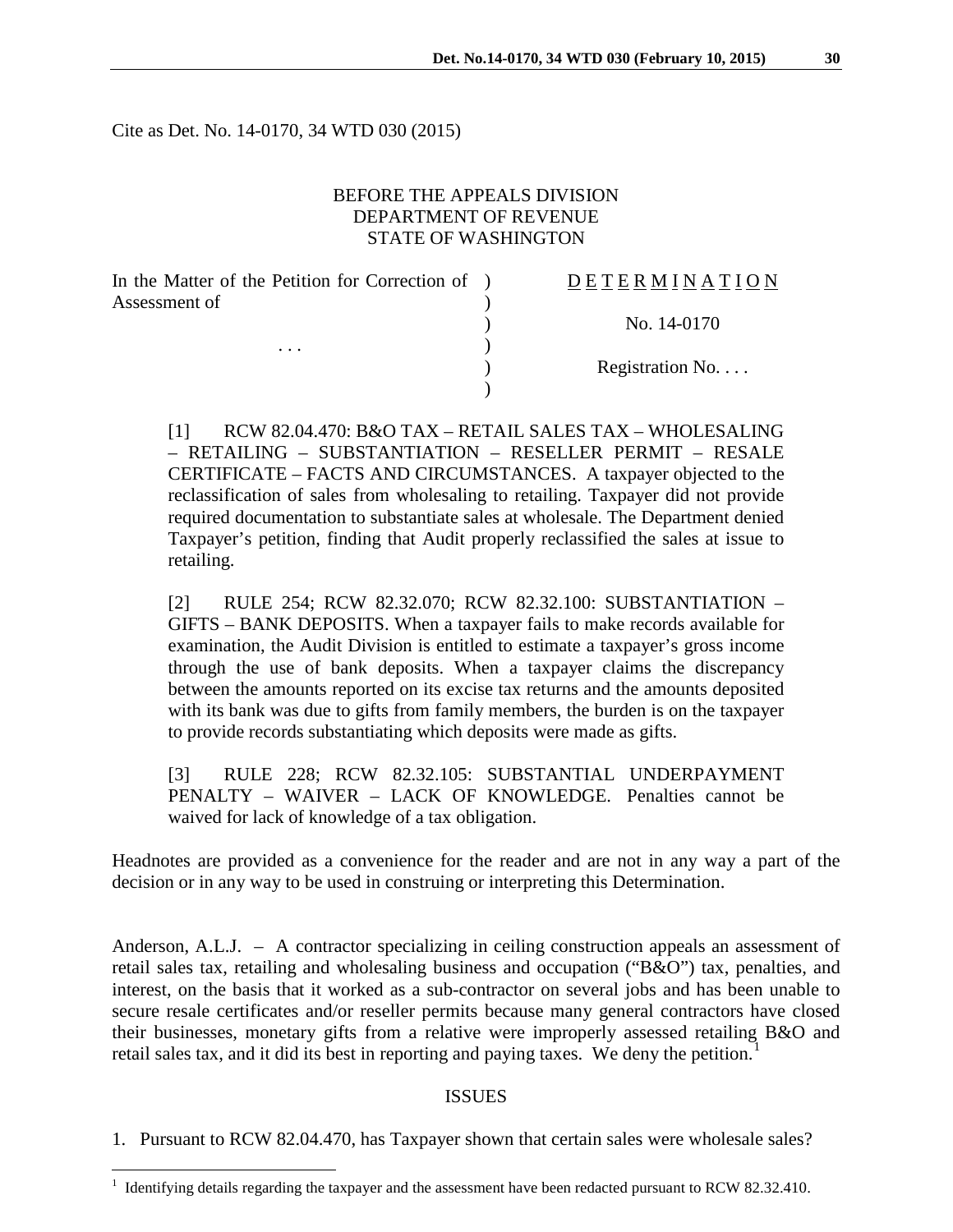- 2. Pursuant to RCW 82.32.070, has Taxpayer shown that certain bank deposits were gifts from a family member?
- 3. Pursuant to RCW 82.32.105, is good faith effort and lack of knowledge of tax liabilities sufficient grounds to waive or cancel a 5% assessment penalty?

## FINDINGS OF FACT

[Taxpayer] is a contractor specializing in ceiling construction.

The Washington State Department of Revenue's (the "Department's") Audit Division ("Audit") reviewed Taxpayer's books and records for January 1, 2009 through December 31, 2012 (the "Audit Period"). On October 23, 2013, Audit issued Taxpayer an assessment in the amount of \$. . . comprised of \$. . . in retail sales tax, \$. . . in retailing B&O tax, \$. . . in wholesaling B&O tax,  $\$\dots$  in interest, and  $\$\dots$  in 5% assessment penalty.

Taxpayer appeals the assessment of retailing B&O tax, retail sales tax, and 5% assessment penalty. It asserts that it is a wholesale business and worked as a sub-contractor for general contractors and was not responsible for paying retail sales tax. Taxpayer also asserts that it could not get reseller certificates and/or reseller permits from some businesses because they were closed. Taxpayer states that it attempted to contact the . . . businesses to obtain resale certificates and/or reseller permits, but was unsuccessful: . . .

In addition, Taxpayer asserts that it deposited cash gifts from its co-owner's step-parent into its bank account and such amounts were improperly included in the measure of retailing B&O tax and retail sales tax. In support, Taxpayer provided a letter from [the step-parent] certifying "... that Cash gifts were given to [the owners] for their Business, [Taxpayer]." The letter lists the following cash gifts on the following dates:  $\frac{1}{2}$ . . . – 5/28/2009;  $\frac{1}{2}$ . . . – 8/4/2009;  $\frac{1}{2}$ . . . –  $12/13/2010$ ; \$. . . –  $1/4/2012$ ; \$. . . –  $2/24/2012$ ; \$. . . –  $10/22/2012$ .

Taxpayer also states that it would call the Department's Taxpayer Services toll free number for assistance in completing its tax returns; it did the best it could in reporting and paying its taxes and did not know it should have been reporting and paying taxes differently.

## ANALYSIS

#### Retail Sales

Washington imposes the B&O tax "for the act or privilege of engaging in business activities" in this state. RCW 82.04.220. It is measured by the application of the B&O tax rate against the value of products, gross proceeds of sales, or gross income of the business, as the case may be. *Id.* The B&O tax rate varies by classification, e.g., the retailing B&O tax rate is 0.471 percent and the wholesaling B&O tax rate is 0.484 percent, and the classification is determined by taxpayers' business activities. RCW 82.04.250; RCW 82.04.270. The retailing B&O tax is levied upon all persons engaging in the business of making sales at retail in Washington State; the wholesaling B&O tax is levied upon all persons engaging in the business of making sales at wholesale in Washington State. RCW 82.04.250; RCW 82.04.270.

In addition, Washington imposes retail sales tax on sales in this state of tangible personal property and sales of services defined as retailing, unless the property or services are purchased for resale or otherwise exempt. RCW 82.08.020; *See,* RCW 82.04.050. It is measured by the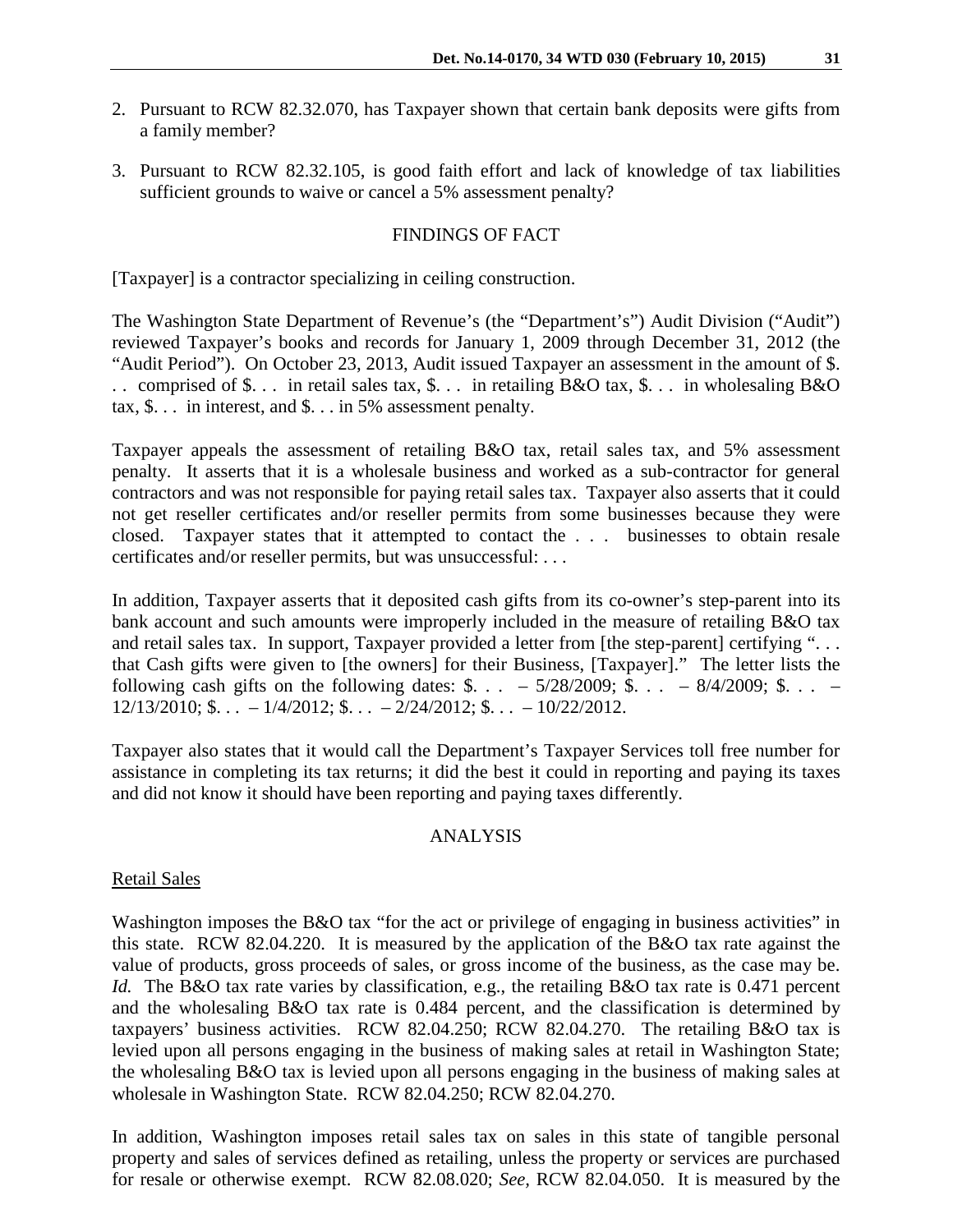application of the retail sales tax rate to the selling price of each retail sale. RCW 82.08.020(1). It is the seller's responsibility to collect retail sales tax from the buyer, and if the seller fails to do so, the seller is personally liable for the amount of tax unless the seller maintains proper records of exempt transactions and provides them to the Department when requested. RCW 82.08.050.

"Retail sale" is defined by statute. RCW 82.04.050. As relevant here, "retail sale" or "sale at retail" specifically includes the sale of or charge made for labor and services rendered with respect to "[t]he constructing, repairing, decorating, or improving of new or existing buildings or other structures under, upon, or above real property of or for consumers, . . ." RCW 82.04.050(2)(b).

Similarly, "wholesale sale" is also defined by statute. RCW 82.04.060. As relevant here, "wholesale sale" includes "Any charge made for labor and services rendered for persons who are not consumers, in respect to real or personal property, if such charge is expressly defined as a retail sale by RCW 82.04.050 when rendered to or for consumers." RCW 82.04.060(2).

The burden of proving that a sale is wholesale rather than retail is on the seller. RCW 82.04.470. The seller may meet this burden as follows:

- By taking from the buyer, at the time of sale or a reasonable time after the sale as provided by rule of the department, a copy of a reseller permit (formerly resale certificate) issued to the buyer by the department under RCW 82.32.780 or 82.32.783. RCW 8[2](#page-2-0).04.470. $^{2}$
- In lieu of a copy of a reseller permit (formerly resale certificate) issued by the Department, a seller may accept a properly completed uniform exemption certificate approved by the streamlined sales and use tax agreement governing board or any other exemption certificate as may be authorized by the Department and properly completed by the buyer. RCW 82.04.470(2)(a).
- If the seller has not obtained an appropriate reseller permit (formerly resale certificate) or other acceptable documentary evidence, the seller may sustain the burden of proof through facts and circumstances that the property was sold for resale in the regular course of the buyer's business without intervening use by the buyer. WAC 458-20-102(7)(h).<sup>[3](#page-2-1)</sup> The Department will consider all evidence presented, including the circumstances of the sales transactions themselves, when determining whether the seller has met its burden of proof. Id. Facts and circumstances that should be considered include, but are not necessarily limited to: (i) The nature of the buyer's business – the items being purchased at wholesale must be consistent with the buyer's business; (ii) The nature of the items sold – the items sold must be of a type that would normally be purchased at wholesale by the buyer; and (iii) Additional documentation – such as, purchase orders and shipping instructions. Id.

And, the burden of maintaining proper records rests with the taxpayer. RCW 82.32.070 provides in pertinent part:

Every person liable for any fee or tax imposed by chapters 82.04 through 82.27 RCW shall keep and preserve, for a period of five years, suitable records as may be necessary to determine the amount of any tax for which he may be liable,

 $\overline{a}$ 

<span id="page-2-0"></span><sup>2</sup> Beginning January 1, 2010 (during the Audit Period), buyers are required to obtain reseller permits from the Department; resale certificates are no longer to be used. RCW 82.32.780.

<span id="page-2-1"></span><sup>3</sup> WAC 458-20-102A(5)(a) provides similar rules with respect to resale certificates.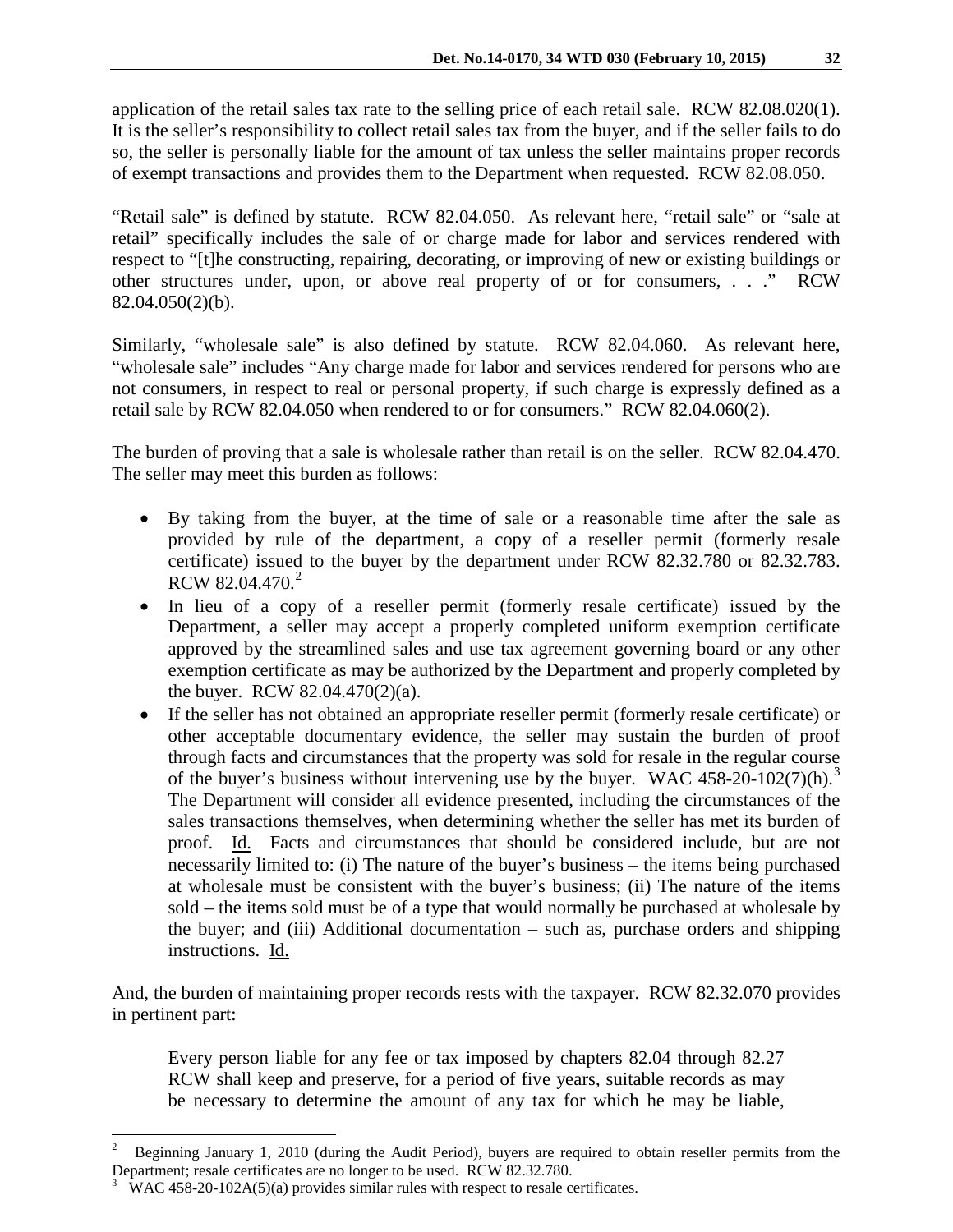which records include copies of all federal income tax and state tax returns and reports made by him. All his books, records, and invoices shall be open for examination at any time by the department.

## RCW 82.32.070(1).

Thus, a seller is liable for the retail sales tax due on any retail sale unless it has the documentation to show that the sale was exempt or otherwise not subject to retail sales tax. Det. No. 01-193, 21 WTD 264 (2002). It is the seller's burden to maintain records to support the exempt nature of its transactions. *Id*.; RCW 82.32.070(1).

Here, Taxpayer has not provided reseller permits or resale certificates, or any additional records or evidence regarding the facts and circumstances surrounding these sales of construction services. Further, we note that some of these listed businesses do not appear to be closed nor general contractors, i.e.,  $\dots$  and  $\dots$ ; it is unclear why these businesses would potentially provide Taxpayer with a reseller permit or resale certificate. Accordingly, in the absence of evidence showing these sales to be wholesale, we must sustain Audit's determination that they are retail sales and the assessment of retailing B&O tax and retail sales tax.

## Gifts

As stated above, RCW 82.32.070(1) imposes a duty of each taxpayer to keep complete and accurate records for which the department may determine the liability for such taxpayer. WAC 458-20-254 defines the requirements for the maintenance and retention of books, records, and other sources of information, and requires the records to include "the normal records maintained by an ordinary prudent business person."

Where a taxpayer fails to make available for examination the records required by RCW 82.32.070 and WAC 458-20-254, the Department is authorized to estimate a taxpayer's tax liability based on available documents. RCW 82.32.100 provides, in part:

(1) If any person fails or refuses to make any return or to make available for examination the records required by this chapter, the department shall proceed, in such manner as it may deem best, to obtain facts and information on which to base its estimate of the tax; and to this end the department may examine the records of any such person as provided in RCW 82.32.110.

In the present case, the auditor found that the deposits in the bank account exceeded the amounts reported on the excise tax returns. The auditor discussed this discrepancy with Taxpayer prior to issuing the assessment and gave Taxpayer an opportunity to provide additional records to explain the discrepancy. Taxpayer argued that the bank deposits included proceeds from a loan or gift from a family member, but did not provide any supporting records to substantiate its argument. Because records were not available to explain the discrepancy between the deposits in the bank account and the amounts reported on the excise tax returns, Audit was justified in using the bank deposits to estimate gross income. RCW 82.32.100(1).

Starting with bank deposit records and requiring a taxpayer to identify and document all nonincome deposits is an accurate method for reconciling taxable income with reported income. *See* Det. No. 10-0167, 30 WTD 89 (2011); *See also Parks v. C. I. R.* 94 T.C. 654, 658 (Tax Court, 1990) (Bank deposits are prima facie evidence of the receipt of income.) The Department's auditor is required to determine the amount of any tax for which a taxpayer may be liable. The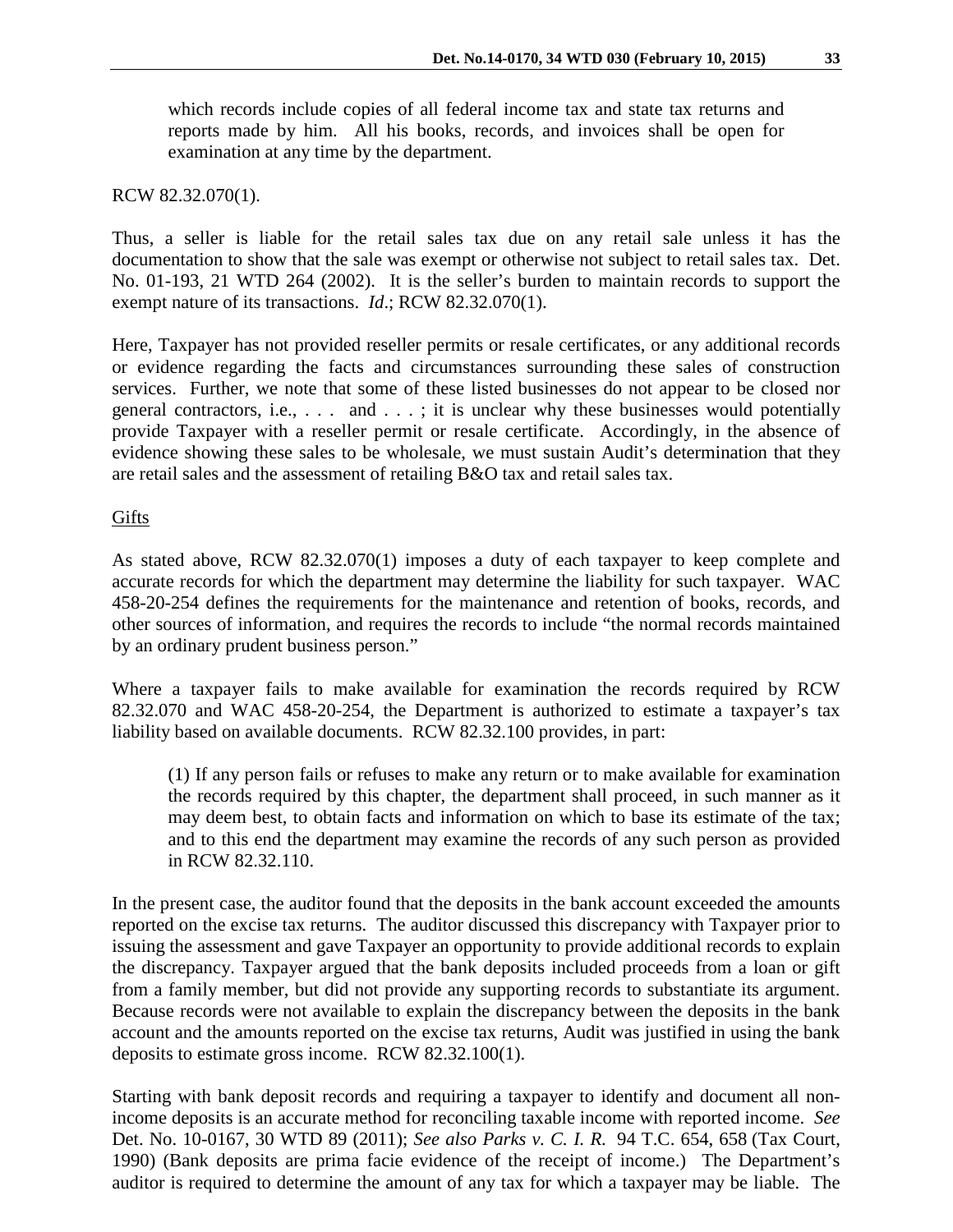auditor is the person who has the opportunity to look at the taxpayer's various records. A Department auditor is particularly qualified by training and experience to determine which records are suitable for determining the amount of tax due. We generally will not second-guess the auditor's decision as to which records should be used for determining whether the taxpayer has correctly and completely reported.

On appeal, Taxpayer provided a letter from [the step-parent] certifying that several gifts had been made to [the owners] for their business (Taxpayer). We find this letter to be vague in that it does not state who gave these alleged gifts, and conclude it is insufficient to prove the cash deposits were gifts. In order to grant Taxpayer's petition with respect to this assertion, we would need additional records substantiating the gifts, such as the gifter's bank statements showing the withdrawal of the cash gifts or Taxpayer's deposit records.

# Penalties

RCW 82.32.090(2) provides for the assessment of a substantial underpayment penalty when the Department determines that any tax has been substantially underpaid. A substantial underpayment of tax occurs when the underpayment of tax is at least \$1,000 and a taxpayer has paid less than 80% of the amount of tax determined to be due for all types of taxes included in, and for the entire period of time covered by, the Department's examination. RCW 82.32.090(2).

Here, the Department assessed Taxpayer \$. . . in total tax and Taxpayer had paid \$. . . in total tax, for the Audit Period; the Department correctly assessed the substantial underpayment penalty.<sup>[4](#page-4-0)</sup> Taxpayer requests waiver or cancellation of the 5% substantial underpayment penalty on the basis that it made a good faith attempt to report and pay taxes during the Audit Period and did not know it should have been reporting and paying taxes differently.

RCW 82.32.105 provides when the Department may waive or cancel penalties, and provides, in pertinent part:

(1) If the department of revenue finds that the payment by a taxpayer of a tax less than that properly due or the failure of a taxpayer to pay any tax by the due date was the result of circumstances beyond the control of the taxpayer, the department of revenue shall waive or cancel any penalties imposed under this chapter with respect to such tax.

(Emphasis added.)

 $\overline{a}$ 

"Circumstances beyond the control of the taxpayer" is defined in WAC 458-20-228(9), which states:

The circumstances beyond the control of the taxpayer must actually cause the late payment. Circumstances beyond the control of the taxpayer are generally those which are immediate, unexpected, or in the nature of an emergency. Such circumstances result in the taxpayer not having reasonable time or opportunity to obtain an extension of the due date or otherwise timely file and pay.

WAC 458-20-228(9) goes on to provide a non-exclusive list of circumstances that generally will and will not be considered circumstances beyond the control of the taxpayer. As relevant here, a misunderstanding or lack of knowledge of a tax liability is generally not considered a

<span id="page-4-0"></span> $4\$ ... exceeds \$1,000 and Taxpayer paid less than 80% of the total tax due (\$...).